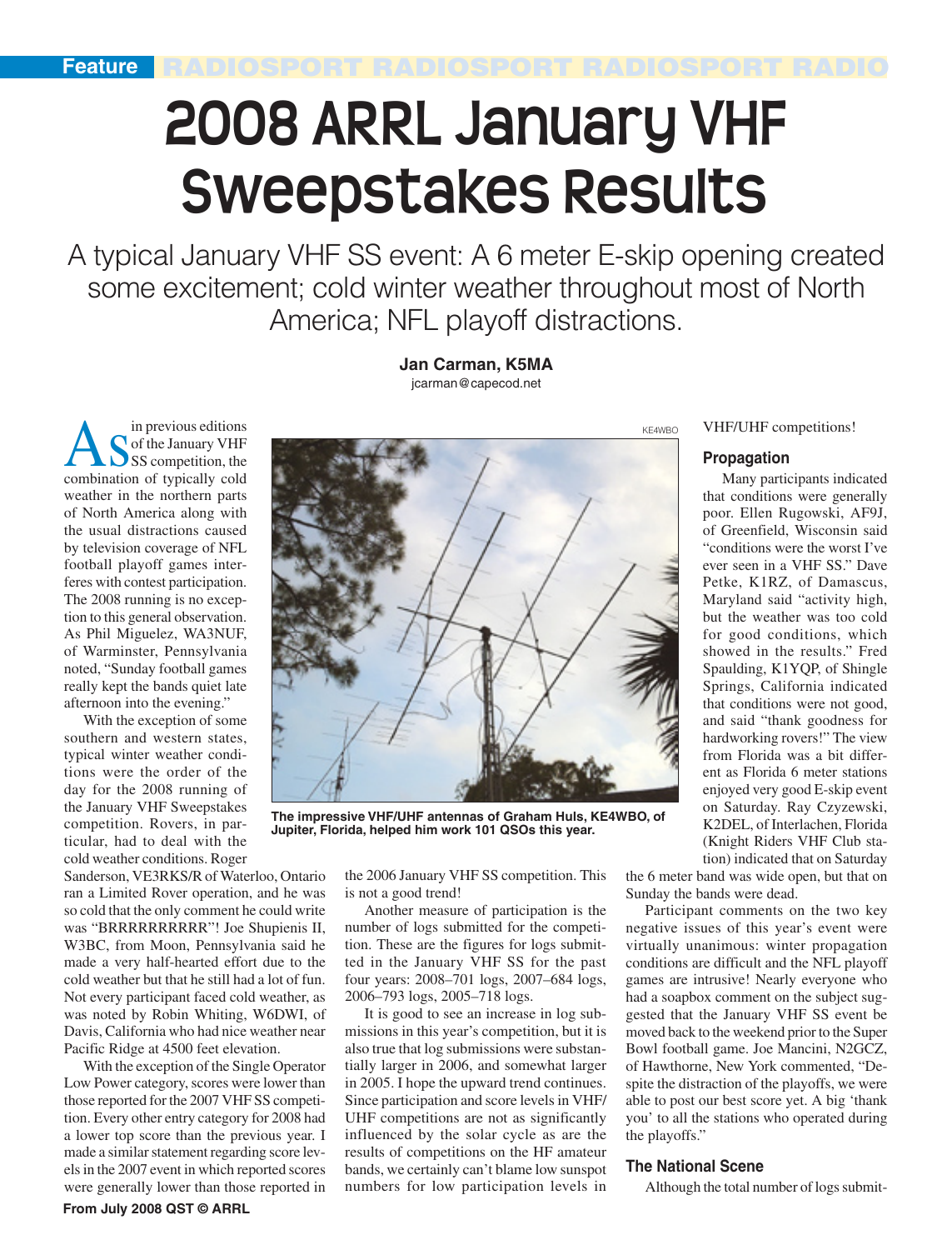

|                                | <b>Single Operator,</b>      |         | <b>Multioperator</b>           |         |  |  |  |  |
|--------------------------------|------------------------------|---------|--------------------------------|---------|--|--|--|--|
|                                | <b>Low Power</b>             |         | N3NGE                          | 545,160 |  |  |  |  |
| K <sub>2</sub> DRH             |                              | 163,009 | K5QE                           | 402,651 |  |  |  |  |
|                                | WA3NUF                       | 158,464 |                                |         |  |  |  |  |
| W3SZ                           |                              | 127,864 | K8GP                           | 351,260 |  |  |  |  |
|                                |                              |         | N <sub>2</sub> PA              | 170,460 |  |  |  |  |
|                                | N1DPM                        | 88,375  | K3EOD                          | 96,138  |  |  |  |  |
| AF1T                           |                              | 63,800  | N8KOL                          | 35,496  |  |  |  |  |
|                                | WB2SIH                       | 57,728  | <b>KBØHH</b>                   | 33,015  |  |  |  |  |
|                                | WB5ZDP                       | 53,489  | N2BJ                           | 28,329  |  |  |  |  |
| N <sub>2</sub> LIV             |                              | 48,280  | AG4V                           | 23,760  |  |  |  |  |
|                                | WA3GFZ                       | 46,464  | N <sub>2</sub> GC <sub>Z</sub> |         |  |  |  |  |
|                                | WA3QPX                       | 34,554  |                                | 23,360  |  |  |  |  |
|                                |                              |         | Rover                          |         |  |  |  |  |
|                                |                              |         |                                |         |  |  |  |  |
|                                | Single Operator,             |         | W6XD/R                         | 185,790 |  |  |  |  |
|                                | <b>High Power</b>            |         | K1DS/R                         | 136,224 |  |  |  |  |
| K <sub>1</sub> T <sub>EO</sub> |                              | 431,100 | N6MU/R                         | 124,432 |  |  |  |  |
|                                | WA2FGK                       | 257,108 | N5AC/R                         | 120,120 |  |  |  |  |
|                                | (K2LNS, op)                  |         | WB6IDK/R                       | 104,858 |  |  |  |  |
|                                |                              |         | WDØACD/R                       | 99,144  |  |  |  |  |
| K3TUF                          |                              | 247,828 | K2TER/R                        | 91,476  |  |  |  |  |
| K <sub>1</sub> RZ              |                              | 203,196 |                                |         |  |  |  |  |
| K1JT                           |                              | 121,075 | K2QO/R                         | 90,090  |  |  |  |  |
| WZ1V                           |                              | 119,190 | N1XKT/R                        | 44,720  |  |  |  |  |
|                                | WB2RVX                       | 87,668  | VE3OIL/R                       | 36,792  |  |  |  |  |
| K3DNE                          |                              | 82,296  |                                |         |  |  |  |  |
|                                | <b>WA3DRC</b>                | 77,440  | <b>Limited Rover</b>           |         |  |  |  |  |
|                                | <b>WØRSJ</b>                 | 62,244  |                                |         |  |  |  |  |
|                                |                              |         | K6NC/R                         | 31,257  |  |  |  |  |
|                                |                              |         | KC6SEH/R                       | 27,022  |  |  |  |  |
|                                | <b>QRP Portable</b>          |         | NN3Q/R                         | 10,368  |  |  |  |  |
| W6DWI                          |                              | 6,048   | (K3WGR, op)                    |         |  |  |  |  |
| NN4AA                          |                              | 3,068   | K4GUN/R                        | 7,335   |  |  |  |  |
| KQ6EE                          |                              | 1,664   | <b>VE3RKS/R</b>                | 3,380   |  |  |  |  |
| K3EGE                          |                              | 576     | N <sub>2</sub> SLN/R           | 2,139   |  |  |  |  |
|                                | KA1LMR                       | 350     | KC2QZF/R                       | 1,558   |  |  |  |  |
|                                |                              |         | N6ZE/R                         | 1,554   |  |  |  |  |
|                                | <b>WA7MLD</b>                | 168     |                                |         |  |  |  |  |
|                                | KB2AYU                       | 162     | K9JK/R                         | 1,458   |  |  |  |  |
| N3EXA                          |                              | 156     | W3STU/R                        | 1,122   |  |  |  |  |
| N <sub>2</sub> N <sub>RD</sub> |                              | 132     |                                |         |  |  |  |  |
| <b>NØJK</b>                    |                              | 56      | <b>Unlimited Rover</b>         |         |  |  |  |  |
|                                |                              |         | KB7DQH/R                       | 17,064  |  |  |  |  |
|                                | <b>Limited Multioperator</b> |         |                                |         |  |  |  |  |
|                                |                              |         |                                |         |  |  |  |  |
| W3SO                           |                              | 213,696 |                                |         |  |  |  |  |
| K9NS                           |                              | 190,491 |                                |         |  |  |  |  |
|                                | KW1AM                        | 48,555  |                                |         |  |  |  |  |
|                                | KB1DFB                       | 46,123  |                                |         |  |  |  |  |
|                                | KA2LIM                       | 37,345  |                                |         |  |  |  |  |
| W <sub>1</sub> QK              |                              | 36,600  |                                |         |  |  |  |  |
|                                |                              |         |                                |         |  |  |  |  |
|                                | <b>W3HZU</b>                 | 24,765  |                                |         |  |  |  |  |
| N8ZM                           |                              | 24,564  |                                |         |  |  |  |  |
|                                | KI4SNY                       | 12,446  |                                |         |  |  |  |  |
| N1JEZ                          |                              | 11,570  |                                |         |  |  |  |  |
|                                |                              |         |                                |         |  |  |  |  |
|                                |                              |         |                                |         |  |  |  |  |

#### **Affiliated Club Competition**

| Club Name                                                                                                                                                                                                                                                                                                                                                                                                                          |                                                                                                                                                    | <b>Score Entries</b>                                                                 |
|------------------------------------------------------------------------------------------------------------------------------------------------------------------------------------------------------------------------------------------------------------------------------------------------------------------------------------------------------------------------------------------------------------------------------------|----------------------------------------------------------------------------------------------------------------------------------------------------|--------------------------------------------------------------------------------------|
| Unlimited<br>Mt Airy VHF Radio Club                                                                                                                                                                                                                                                                                                                                                                                                | 2,163,226                                                                                                                                          | 63                                                                                   |
|                                                                                                                                                                                                                                                                                                                                                                                                                                    |                                                                                                                                                    |                                                                                      |
| Medium<br>North East Weak Signal Group<br>Potomac Valley Radio Club<br>North Texas Microwave Society<br>Rochester VHF Group<br>Murgas ARC<br>Society of Midwest Contesters<br>Northern Lights Radio Society<br>Roadrunners Microwave Group<br>Contest Club Ontario<br>Yankee Clipper Contest Club<br>Pacific Northwest VHF Society<br><b>Frankford Radio Club</b><br>Northern California Contest Club<br>Six Meter Club of Chicago | 1,059,914<br>985,655<br>667,421<br>445,391<br>284,425<br>253,707<br>141,993<br>127,673<br>69,967<br>56,954<br>51,197<br>24,663<br>24,299<br>20,129 | 23<br>29<br>11<br>20<br>5<br>26<br>17<br>5<br>13<br>11<br>12<br>4<br>7<br>11         |
| Mad River Radio Club                                                                                                                                                                                                                                                                                                                                                                                                               | 19,172                                                                                                                                             | 3                                                                                    |
| Grand Mesa Contesters of Colorado                                                                                                                                                                                                                                                                                                                                                                                                  | 17.381                                                                                                                                             | 3                                                                                    |
| Local<br><b>Mt Frank Contesters</b><br><b>Connecticut AM Society</b><br>Florida Weak Signal Society<br><b>Badger Contesters</b><br>Chippewa Valley VHF Contesters<br><b>Crawford County ARC</b><br>Nacogdoches ARC<br>Bergen ARA<br><b>Granite State ARC</b><br>Raritan Bay Radio Amateurs<br>Eastern Connecticut ARA<br>Dauberville DX Assn<br>Maui ARC<br><b>CTRI Contest Group</b><br><b>West Park Radiops</b>                  | 214,306<br>97,036<br>83,066<br>77,970<br>51,222<br>37,378<br>20,371<br>19,999<br>17,669<br>16,750<br>8,972<br>8,299<br>7,490<br>5,664<br>4,781     | $\overline{4}$<br>3<br>7<br>9<br>3<br>3<br>4<br>7<br>6<br>7<br>5<br>4<br>3<br>3<br>3 |
| Eastern Panhandle ARC                                                                                                                                                                                                                                                                                                                                                                                                              | 3,442                                                                                                                                              | 3<br>3                                                                               |
| 10-70 Repeater Assn<br>Mobile Sixers Radio Club<br><b>Burlington County Radio Club</b>                                                                                                                                                                                                                                                                                                                                             | 2,455<br>1,767<br>1,130                                                                                                                            | 4<br>3                                                                               |
| Portage County Amateur Radio Service                                                                                                                                                                                                                                                                                                                                                                                               | 642                                                                                                                                                | 3                                                                                    |

 $R = \frac{R}{200}$  RADIOSPORT RADIOSPORT RADIO ted this year (701) compared to 2007 (684) was up slightly, the total number of reported contacts was down from that in 2007 by over 14,000, or about 16%. One possible reason for the downturn in contact totals may be that there were fewer sporadic E openings than occurred during the 2007 event. When the only mechanisms for propagation of VHF/ UHF signals are by means of ground wave or troposcatter, the opportunities for contacts beyond about 400 miles are limited, unless you have EME capability. Also, those who live in low population density regions and those who live along the coastline where opportunities for contacts out in the ocean are extremely limited will experience fewer opportunities for achieving high scores. Your author fully understands that problem!

#### **Single Operator**

Bob Striegl, K2DRH of Albany, Illinois returned to the top spot in the Single Operator, Low Power category after a year's absence with 163,009 points. This score is up by 7% from the top SOLP score last year. Bob achieved the victory operating on the bottom eight bands with 476 contacts and 203 multipliers. Phil Miguelez, WA3NUF, moved up from the fifth spot last year to second place in the SOLP category with 158,464 points. Third place goes to Roger Rehr, W3SZ from Reading, Pennsylvania with 127,864 points, down from his first place finish last year. It is interesting to note that the top two SOLP scores this year are both higher than the top score last year. There were a total of 431 entries in the SOLP category for 2008.

The Single Operator High Power winner is Jeff Klein, K1TEO from Trumbull, Connecticut, who finished with 431,100 points, up from this second place finish in this category last year. Jeff's 10 band score is up by 35k points from last year, with a total of 994 QSOs. The second place position was taken by WA2FGK in Wilkes-Barre, Pennsylvania operated by Herb Krumich Jr, K2LNS, with 257,108 points on 8 bands. Third place is claimed by Philip Theis Jr, K3TUF, Ephrata, Pennsylvania with 247,828 points on 10 bands. The total number of SOHP entries was 134.

#### **Multioperator**

The Limited Multioperator category fielded a total of 32 entries for 2008. Entrants in this category can only operate on a maximum of four bands. The top scoring entry in the LM category is the W3SO club station, the Wopsononock Mountaintop Operators from Altoona, Pennsylvania with a score of 213,696 points on the bottom four VHF/UHF bands. They made a total of 850 QSOs in 192 grids. A close second in the LM category is the Mount Frank Contesters club station, K9NS, from Hampshire, Illinois with a score of 190,491 points. Third place

#### **Division Leaders**

| Single Operator Low Powe |  |
|--------------------------|--|

| <b>Single Operator Low Power</b>              |                                |                   |
|-----------------------------------------------|--------------------------------|-------------------|
| Atlantic                                      | <b>WA3NUF</b>                  | 158,464           |
| Canada<br>Central                             | VE3SMA<br>K2DRH                | 8,888<br>163,009  |
| Dakota                                        | <b>NØKP</b>                    | 25,690            |
| Delta                                         | N4QWZ                          | 31,500            |
| <b>Great Lakes</b><br>Hudson                  | WZ8T<br>WB2SIH                 | 18,075<br>57,728  |
| Midwest                                       | <b>WB0NQD</b>                  | 10,653            |
| New England                                   | N1DPM                          | 88,375            |
| Northwestern                                  | W7DHC                          | 3,125             |
| Pacific<br>Roanoke                            | WE6T<br>W4SHG                  | 15,288<br>25,125  |
| Rocky Mountain                                | NJ7A                           | 1,848             |
| Southeastern                                  | K2DEL (WA2SEI, op)             | 16,359            |
| Southwestern<br>West Gulf                     | K6TSK<br>WB5ZDP                | 7,140<br>53,489   |
|                                               |                                |                   |
| <b>Single Operator High Power</b><br>Atlantic | WA2FGK (K2LNS, op)             |                   |
| Canada                                        | VE3ZV                          | 257,108<br>27,753 |
| Central                                       | KB9TLV                         | 41,310            |
| Dakota                                        | <b>WØZQ</b>                    | 42,432            |
| Delta<br>Great Lakes                          | W5MRB<br>K8MD                  | 9,834             |
| Hudson                                        | N <sub>2</sub> GHR             | 45,360<br>49,544  |
| Midwest                                       | KMØT                           | 1                 |
| New England                                   | K <sub>1</sub> T <sub>EO</sub> | 431,100           |
| Northwestern<br>Pacific                       | N7EPD<br>KC6ZWT                | 16,027<br>19,604  |
| Roanoke                                       | K <sub>4</sub> QI              | 50,304            |
| Rocky Mountain                                | NØKE                           | 230               |
| Southeastern<br>Southwestern                  | <b>KØVXM</b><br>N6KN           | 45,720<br>16,254  |
| West Gulf                                     | K9MK                           | 42,930            |
| <b>Limited Multioperator</b>                  |                                |                   |
| Atlantic                                      | W3SO                           | 213,696           |
| Central                                       | K9NS                           | 190,491           |
| Dakota                                        | WØMR                           | 1,184             |
| Delta<br><b>Great Lakes</b>                   | WD4OAR<br>N8ZM                 | 11,183<br>24,564  |
| Hudson                                        | WA2VUN                         | 2,800             |
| New England                                   | KW1AM                          | 48,555            |
| Pacific                                       | KR7O                           | 10,478            |
| Roanoke<br>Rocky Mountain                     | KI4SNY<br><b>KE7DCJ</b>        | 12,446<br>209     |
| Southeastern                                  | K4NGA                          | 3,038             |
| West Gulf                                     | AB5GU                          | 2,449             |
| <b>Multioperator</b>                          |                                |                   |
| Atlantic                                      | N3NGE                          | 545,160           |
| Canada                                        | <b>VE3LCA</b>                  | 5,952             |
| Central<br>Delta                              | N <sub>2</sub> BJ<br>AG4V      | 28,329<br>23,760  |
| Great Lakes                                   | N8KOL                          |                   |
| Hudson                                        | N <sub>2</sub> GC <sub>Z</sub> | 35,496<br>23,360  |
| New England<br>Pacific                        | W1AIM<br>K6LRG                 | 9,300<br>15,708   |
| Pacific                                       | KI6MPQ                         | 2,700             |
| Rocky Mountain                                | WØEEA                          | 15,333            |
| West Gulf                                     | K5QE                           | 402,651           |
| Single Operator QRP Portable                  |                                |                   |
| Atlantic                                      | K3EGE                          | 576               |
| Canada                                        | VE2PIJ                         | 1                 |
| Delta<br>Hudson                               | N3AWS<br>KC2JRQ                | 1<br>48           |
| Midwest                                       | <b>NØJK</b>                    | 56                |
| New England                                   | KA1LMR                         | 350               |
| Northwestern<br>Pacific                       | WA7MLD<br>W6DWI                | 168<br>6,048      |
| Roanoke                                       | WA4A                           | 15                |
| Southeastern                                  | NN4AA                          | 3,068             |
| Southwestern                                  | KQ6EE                          | 1,664             |
| Rover                                         |                                |                   |
| Atlantic                                      | K1DS/R                         | 136,224           |
| Canada<br>Central                             | VE3OIL/R<br>W9FZ/R             | 36,792<br>25,324  |
| Delta                                         | W4RXR/R                        | 1554              |
| Great Lakes                                   | NE8I/R                         | 7416              |
| Hudson<br>New England                         | KJ1K/R<br>WW1M/R               | 23,980<br>1600    |
| Pacific                                       | W6XD/R                         | 185,790           |
| Roanoke                                       | KC3WD/R                        | 16,008            |
| Rocky Mountain                                | NK5W/R                         | 120               |
| Southeastern<br>Southwestern                  | WA2IID/R<br>N4TZH/R            | 15,648<br>253     |
| <b>West Gulf</b>                              | N5AC/R                         | 120,120           |
| <b>Limited Rover</b>                          |                                |                   |
| Atlantic                                      | NN3Q/R                         | 10,368            |
| Canada                                        | <b>VE3RKS/R</b>                | 3,380             |
| Central<br>Hudson                             | K9JK/R<br>K2DSL/R              | 1,458             |
| Northwestern                                  | N6ZE/R                         | 60<br>1,554       |
| Pacific                                       | K6NC/R                         | 31,257            |
| Roanoke                                       | K4GUN/R                        | 7,335             |
| Rocky Mountain<br>Southeastern                | KK6MC/R<br>WA4JA/R             | 392<br>798        |
| Southwestern                                  | W6KA/R                         | 480               |
| West Gulf                                     | K6LMN/R                        | 864               |
| <b>Unlimited Rover</b>                        |                                |                   |
| Northwestern                                  | <b>KB7DQH/R</b>                | 17,064            |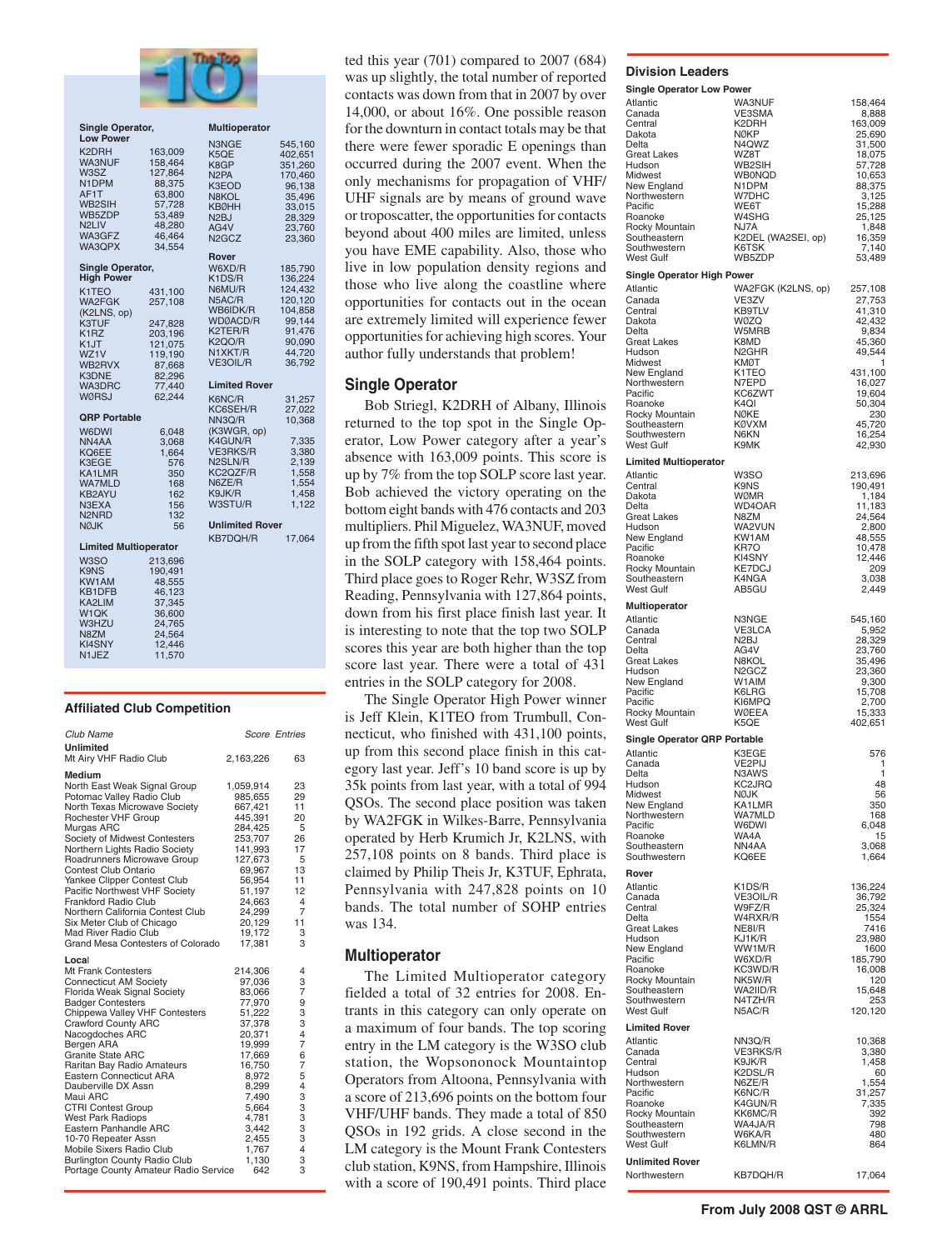| <b>Northeast Region</b><br>(New England, Hudson and<br><b>Atlantic Divisions: Maritime</b><br>and Quebec Sections) |                                                     |                                                               | <b>Southeast Region</b><br>(Delta, Roanoke and<br><b>Southeastern Divisions)</b> |                                                |                                                                   | <b>Central Region</b><br>(Central and Great Lakes<br><b>Divisions: Ontario Section)</b> |                                                |                                     | <b>Midwest Region</b><br>(Dakota, Midwest, Rocky<br><b>Mountain and West Gulf</b><br>Divisions: Manitoba and<br><b>Saskatchewan Sections)</b> |                                                |                                                 | <b>West Coast Region</b><br>(Pacific, Northwestern and<br><b>Southwestern Divisions:</b><br>Alberta, British Columbia and<br><b>NWT Sections)</b> |                                                 |                                                               |
|--------------------------------------------------------------------------------------------------------------------|-----------------------------------------------------|---------------------------------------------------------------|----------------------------------------------------------------------------------|------------------------------------------------|-------------------------------------------------------------------|-----------------------------------------------------------------------------------------|------------------------------------------------|-------------------------------------|-----------------------------------------------------------------------------------------------------------------------------------------------|------------------------------------------------|-------------------------------------------------|---------------------------------------------------------------------------------------------------------------------------------------------------|-------------------------------------------------|---------------------------------------------------------------|
| WA3NUF<br>W3SZ<br>N <sub>1</sub> DPM<br>AF1T<br>WB2SIH                                                             | 158.464<br>127,864<br>88,375<br>63.800<br>57.728    | A<br>A<br>A<br>A<br>A                                         | N4QWZ<br>W4SHG<br>K2DEL<br>(WA2SEI, op)<br>WD4MGB<br>K4FJW                       | 31.500<br>25,125<br>16,359<br>12,597<br>8.536  | A<br>Α<br>A<br>A<br>A                                             | K2DRH<br>WZ8T<br>N8BI<br><b>WA9FIH</b><br>WO9S                                          | 163.009<br>18,075<br>15,525<br>10.038<br>9.945 | A<br>A<br>Α<br>A<br>A               | WB5ZDP<br><b>NØKP</b><br><b>NØVZJ</b><br>NG0R<br><b>WB0NQD</b>                                                                                | 53.489<br>25.690<br>16,461<br>12,508<br>10.653 | Α<br>A<br>A<br>A<br>A                           | WE6T<br><b>W6OMF</b><br>K6TSK<br>KE6GLA<br>W7DHC                                                                                                  | 15.288<br>14.640<br>7,140<br>5.696<br>3,125     | Α<br>Α<br>Α<br>А<br>A                                         |
| K1TEO<br>WA2FGK<br>(K2LNS, op)<br>K3TUF<br>K <sub>1</sub> RZ<br>K <sub>1</sub> JT                                  | 431.100<br>257,108<br>247.828<br>203,196<br>121,075 | B<br>B<br>B<br>B<br>B                                         | K <sub>4</sub> QI<br>KE2N<br><b>KØVXM</b><br>W4WA<br>W4ZRZ                       | 50,304<br>47,328<br>45,720<br>40,595<br>38,223 | B<br>B<br>B<br>B<br>B                                             | K8MD<br>KB9TLV<br>KB8U<br>K9EA<br>VE3ZV                                                 | 45.360<br>41,310<br>28,310<br>28,300<br>27,753 | B<br>B<br>B<br>B<br>B               | K9MK<br><b>WØZQ</b><br>KA5BOU<br>K5LLL<br>WA5TKU                                                                                              | 42.930<br>42,432<br>32,452<br>23,217<br>8.424  | B<br>B<br>B<br>B<br>B                           | KC6ZWT<br>N6KN<br>N7EPD<br>NU6S<br>KI7JA                                                                                                          | 19.604<br>16,254<br>16,027<br>9.810<br>8.862    | B<br>B<br>B<br>B<br>B                                         |
| K3EGE<br>KA1LMR<br>KB2AYU<br>N3EXA<br>N <sub>2</sub> N <sub>RD</sub>                                               | 576<br>350<br>162<br>156<br>132                     | Q<br>Q<br>Q<br>Q<br>Q                                         | NN4AA<br>WA4A<br>WA1ZMS<br>N3AWS                                                 | 3.068<br>15<br>8<br>1                          | Q<br>Q<br>Q<br>Q                                                  |                                                                                         |                                                |                                     | <b>NØJK</b>                                                                                                                                   | 56                                             | Q                                               | W6DWI<br>KQ6EE<br><b>WA7MLD</b><br>K6RM                                                                                                           | 6,048<br>1,664<br>168<br>1                      | Q<br>$\frac{Q}{Q}$<br>Q                                       |
| W3SO<br>KW1AM<br>KB1DFB<br>KA2LIM<br>W <sub>1</sub> QK                                                             | 213,696<br>48.555<br>46.123<br>37,345<br>36.600     | L<br>L<br>L<br>L<br>Г                                         | KI4SNY<br>WD4OAR<br>K4NGA<br>W5SCR                                               | 12.446<br>11.183<br>3.038<br>595               | L<br>L<br>Г<br>L                                                  | K9NS<br>N8ZM<br>AB8XG                                                                   | 190.491<br>24.564<br>544                       | L<br>L<br>L                         | AB5GU<br><b>WØMR</b><br><b>KE7DCJ</b>                                                                                                         | 2.449<br>1,184<br>209                          | L<br>L<br>Г                                     | KR7O<br>K6TWT<br>K7XC                                                                                                                             | 10,478<br>3,925<br>1,364                        | L<br>L<br>L                                                   |
| N3NGE<br>K8GP<br>N <sub>2</sub> PA<br>K3EOD<br>N <sub>2</sub> GC <sub>Z</sub>                                      | 545,160<br>351.260<br>170.460<br>96.138<br>23.360   | M<br>M<br>M<br>M<br>M                                         | AG4V<br>N4JQQ                                                                    | 23.760<br>13.454                               | M<br>M                                                            | N8KOL<br>N <sub>2</sub> BJ<br>W9RM<br>K8ZIZ<br><b>VE3LCA</b>                            | 35,496<br>28.329<br>22.327<br>9.964<br>5.952   | M<br>M<br>M<br>M<br>M               | K5QE<br><b>KBØHH</b><br><b>WØEEA</b><br>W5LCC                                                                                                 | 402,651<br>33.015<br>15.333<br>1.056           | M<br>M<br>M<br>M                                | K6LRG<br>W6YX<br>KI6MPQ<br>VE6AO                                                                                                                  | 15,708<br>9.594<br>2.700<br>210                 | M<br>M<br>M<br>M                                              |
| K1DS/R<br>K2TER/R<br><b>K2OO/R</b><br>N1XKT/R<br>KJ1K/R                                                            | 136,224<br>91.476<br>90.090<br>44.720<br>23,980     | R<br>$\mathsf{R}$<br>$\mathsf{R}$<br>$\mathsf{R}$<br>R        | KC3WD/R<br>WA2IID/R<br>W4RXR/R<br>KD4NOQ/R<br>N4TZH/R                            | 16.008<br>15.648<br>1.554<br>352<br>253        | $\mathsf{R}$<br>$\mathsf{R}$<br>$\mathsf{R}$<br>$\mathsf{R}$<br>R | VE3OIL/R<br>W9FZ/R<br>NE8I/R<br>K9TMS/R<br>WB2AIV/R                                     | 36.792<br>35.420<br>7.416<br>2,603<br>285      | R<br>R<br>$\mathsf{R}$<br>R<br>R    | N5AC/R<br>WDØACD/R<br><b>KCØIYT/R</b><br>AE5BN/R<br>KE5EXX/R                                                                                  | 120,120<br>99.144<br>25.324<br>15,686<br>5,840 | R<br>R<br>R<br>R<br>R                           | W6XD/R<br>N6MU/R<br>WB6IDK/R<br>K6JRA/R<br>W6GMT/R                                                                                                | 185,790<br>124.432<br>104.858<br>4.020<br>2,304 | $\mathsf{R}$<br>R<br>R<br>R<br>$\overline{R}$                 |
| NN3Q/R<br>N2SLN/R<br>KC2QZF/R<br>W3STU/R<br>K2DSL/R                                                                | 10,368<br>2.139<br>1.558<br>1.122<br>60             | <b>RL</b><br><b>RL</b><br><b>RL</b><br><b>RL</b><br><b>RL</b> | K4GUN/R                                                                          | 7.335                                          | <b>RL</b>                                                         | VE3RKS/R<br>K9JK/R<br>N9YH/R                                                            | 3.380<br>1.458<br>32                           | <b>RL</b><br><b>RL</b><br><b>RL</b> | K5MRA/R<br>KK6MC/R<br>K5ZSJ/R<br>KD5IKG/R<br>KD5TDP/R                                                                                         | 522<br>392<br>375<br>360<br>288                | <b>RL</b><br><b>RL</b><br><b>RL</b><br>RL<br>RL | K6NC/R<br>KC6SEH/R<br>K6MI/R<br>W6KA/R<br><b>KB7DQH/R</b>                                                                                         | 31,257<br>27.022<br>1.003<br>480<br>17,064      | <b>RL</b><br><b>RL</b><br><b>RL</b><br><b>RL</b><br><b>RU</b> |

was claimed by the Connecticut AM Society club station, KW1AM, from Danielson, Connecticut with 48,555 points. All top three LM category stations operated only on the bottom four bands.

The Multioperator category includes a total of 27 entries for 2008. Stations in this category are not limited to any specific number of bands. The top scoring station in the M category for 2008 is N3NGE, operated by Leonard Martin of Morgantown, PA with a score of 545,160 points and a total of 1324



**Not everybody suffered in the cold rain and snow! James Duffey, KK6MC/R, wisely took a southern route. Here he is setting up in DM61 in southern New Mexico.**

QSOs and 220 grid squares on 11 different bands. Second place in the M category is claimed by Marshall Williams, K5QE of Hemphill, Texas with 402,651 points, followed by the K8GP station, owned by the Delmarva VHF and Microwave Society of Washington, DC in third place with 351,260 points.

#### **QRP Portable**

The QRP Portable category produced a total of 18 entrants this year. It's quite amazing what can be done with low power equipment, even on the VHF/UHF bands if you can find a good location from which to operate. The QRP portable participants keep pounding away every year and are to be commended for their dedication to the sport!

The leading score producer in the QRP Portable category for 2008 is Robin Whiting, W6DWI of Davis, California with a total of 6,048 points, which nearly doubled his score from last year. Second place in QRP Portable goes to NN4AA, James Hagan of Malabar, Florida with a total of 3068 points. Hon Chu, KQ6EE of Arcadia, California is awarded the third position with 1664 points.

#### **Rover**

There are three Rover categories for the

2008 January VHF SS competition. The three categories are Rover (R) with 34 entries; Limited Rover (RL) with 24 entries and Unlimited Rover (RU) with only one entry.

In the Rover (R) category, no more than two operators are permitted, but operation on all bands is allowed. The top scoring operator in the (R) category is Art Goddard, W6XD/R of Costa Mesa, California with a score of 185,790 points. The second place spot goes to Richard Rosen, K1DS/R of Blue Bell, Pennsylvania with 136,224 points. John Desloge



**For a lucky few, this 6 meter opening in the first 2 hours of the contest was the only decent propagation to be had all weekend.**